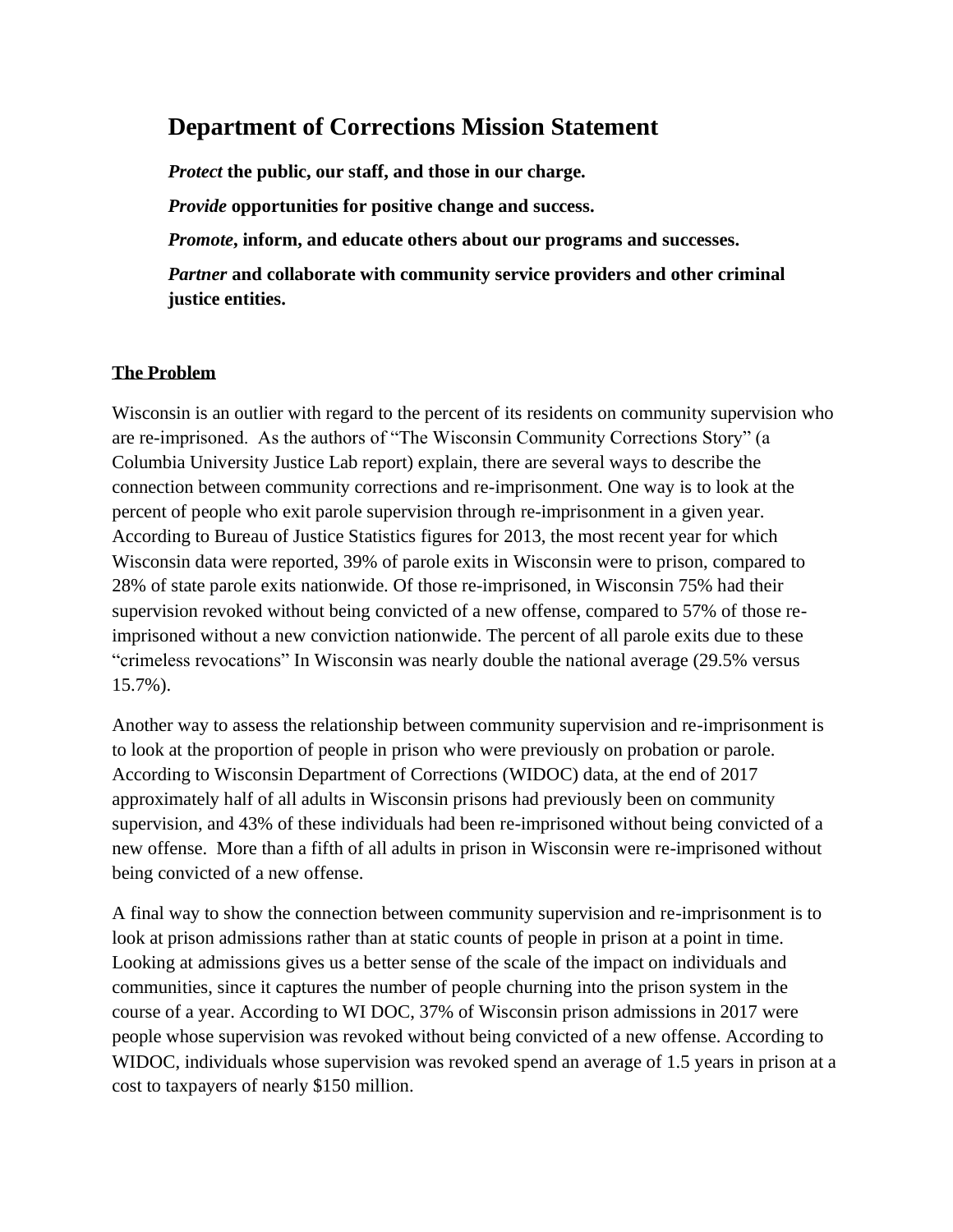These comparisons reveal the scale of re-imprisonment in Wisconsin, but they do not show how that re-imprisonment impacts some groups and communities much more than others. Both the incidence of supervision, and the likelihood of being re-imprisoned, are far greater among racial and ethnic minorities, as well as those with mental health problems and histories of substance abuse. According to the 2016 health impact assessment, "Excessive Revocations in Wisconsin," Blacks account for six percent of the state's population and 44% of those re-imprisoned without being convicted of a new offense. Native Americans are one percent of the population, but they are five percent of the number re-imprisoned without a new conviction. And people with a mental health condition account for 18% of the state population and 44% of those re-imprisoned without being convicted of a new offense. But the best predictor of who is likely to be reimprisoned is substance abuse. In a recent analysis of 189 individuals whose supervision was revoked during the final quarter of 2016, Professor Cecilia Klingele found that over 80% suffered from a "persistent and life-impairing use of alcohol and/or other substances." More than half of all these individuals had not been convicted of a new offense. They were re-imprisoned for things like failing to complete a mandated program, for absconding broadly defined to include repeated failures to report to their supervising agent, and for "assaultive behavior" in which people were not seriously injured and that, in the opinion of local prosecutors, did not warrant prosecution. In the case of these individuals, the decisions to revoke supervision were often made in response to addiction-linked behaviors that did not directly threaten public safety.

#### **The Custodial Response to the Problem and Some Alternatives**

The preceding section describes the scale and impact of re-imprisonment for the state as a whole. Nowhere in the state is this problem greater than in Milwaukee, and its solution will depend in great part on finding local alternatives to re-imprisonment and replacing custodial with community-based treatment. As of June 30, 2018, there were 12,943 people on supervision in Milwaukee County (DCC Region 3), and 5,999 were on post-prison release (i.e., parole and extended supervision). Each year, nearly 4,000 of these supervisees are incarcerated in the Milwaukee Secure Detention Facility (MSDF). Most of these individuals do not have their supervision revoked. They are incarcerated on supervisory holds and "short-term" (i.e., less than 90 days) sanctions for alleged supervision violations. However, for those who do face (re)imprisonment, the alternatives are limited and largely custodial. MSDF has a total of 234 beds reserved for Alternative to Revocation (ATR) programs. These programs include a

13-Week Domestic Violence /Thinking for a Change (DV/T4C) ATR, a 13-Week Domestic Violence/Cognitive Behavioral Interventions for Substance Abuse (DV/CBISA) ATR, a 12- Week Cognitive Based Interventions-Comprehensive Curriculum (CBI-CC), and a 16-Week CBISA program. The DCC social workers, treatment specialists, and clinical/program supervisors who staff these programs are, or will be, trained in these cognitive-behavioral treatment programs. The limited availability of these programs is evident from the following comments of DCC agents (as quoted in "Excessive Revocations in Wisconsin"):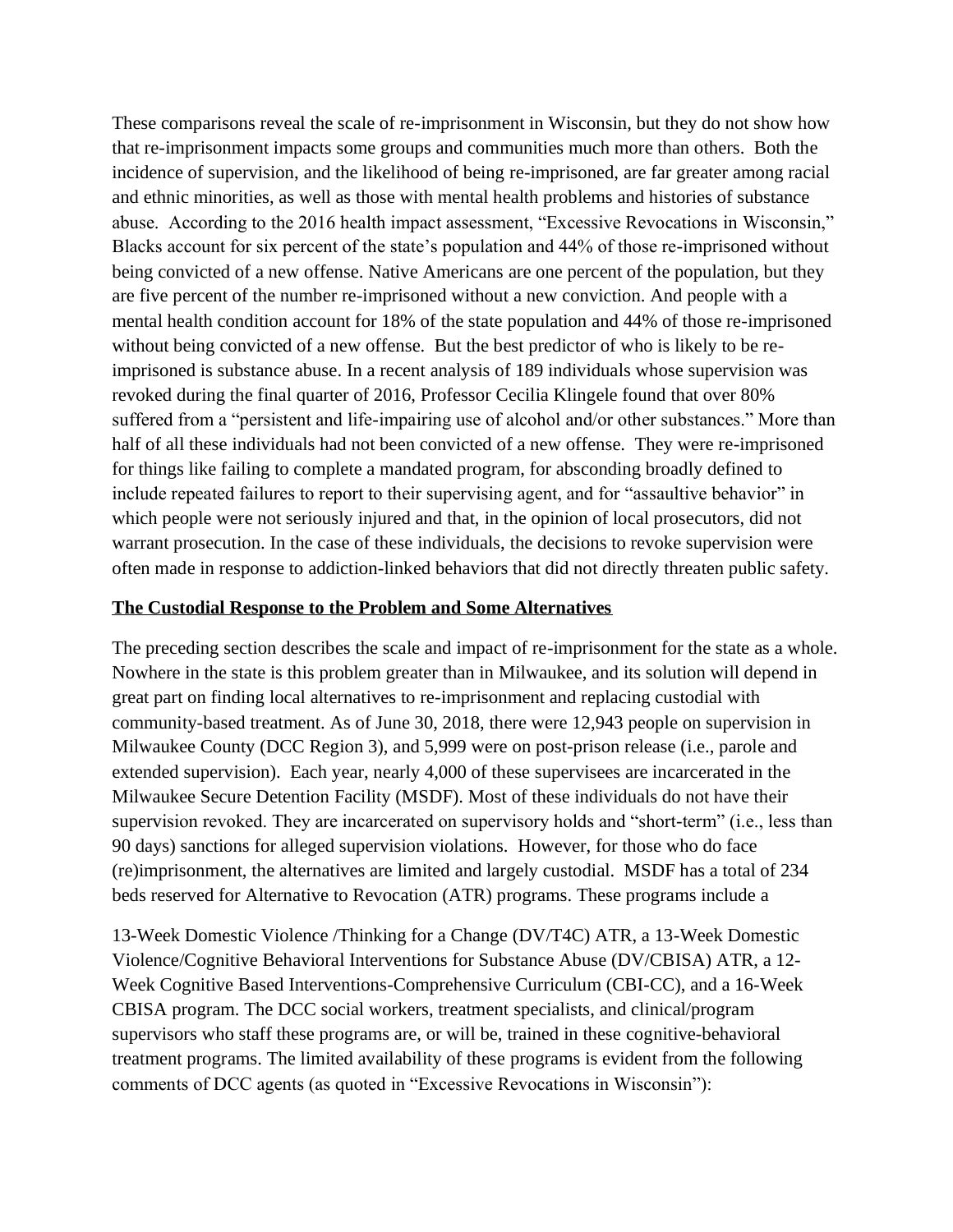When it's an alternative to revocation . . . they go for 90 days and they get all this treatment. Which most of the times I've had great success rate with that. But we only use that for an alternative to revocation. Like they are almost being revoked. And those beds are very, very hard to get.

-- Parole/probation agent

There are not a lot of options available to us, so sometimes we just move to using revocations faster now because we don't have anything else for us to do . . .

-- Parole/probation agent

Say they violate . . . and we want to put them in AODA (Alcohol and Other Drug Abuse treatment program) and that's what your supervisor agrees with, fine. Then you have to wait 6 months to get them into AODA. How is that immediate response to their behavior, how is that going to help them, if they're using drugs, but you can't get them in AODA for 6 months? -- Parole/probation agent

As the comments of these agents show, there is a shortage of potentially beneficial and effective alternatives to incarceration. One agent explained that sometimes revocation is used when an alternate program would have been the first choice, and people are often detained in MSDF for weeks before they can get into an ATR program. In addition to their limited availability, and the financial and human costs of prolonged incarceration, custody-based ATRs violate one of the principles of effective intervention identified in the Crime and Justice Institute's (CJI) report, "Implementing Evidence-Based Policy and Practice in Community Corrections." According to the CJI, one of the eight principles of effective intervention is that they should engage ongoing support in natural communities. Consistent with this principle, community-based treatment programs are better able to enlist the support of family members and other community organizations in bringing about behavioral change and successful re-entry into the community. Regardless of their therapeutic intent, custodial ATR programs are jail sanctions, and research shows that continued incarceration is often criminogenic and no more effective than communitybased sanctions at altering behavior (Wodahl 2015).

Fortunately, effective alternatives to incarcerating people at MSDF exist. In addition to the state's Treatment Alternatives and Diversions (TAD) and transitional jobs program, the community-based ATR programs listed below have helped many people successfully re-enter their communities and avoid re-imprisonment.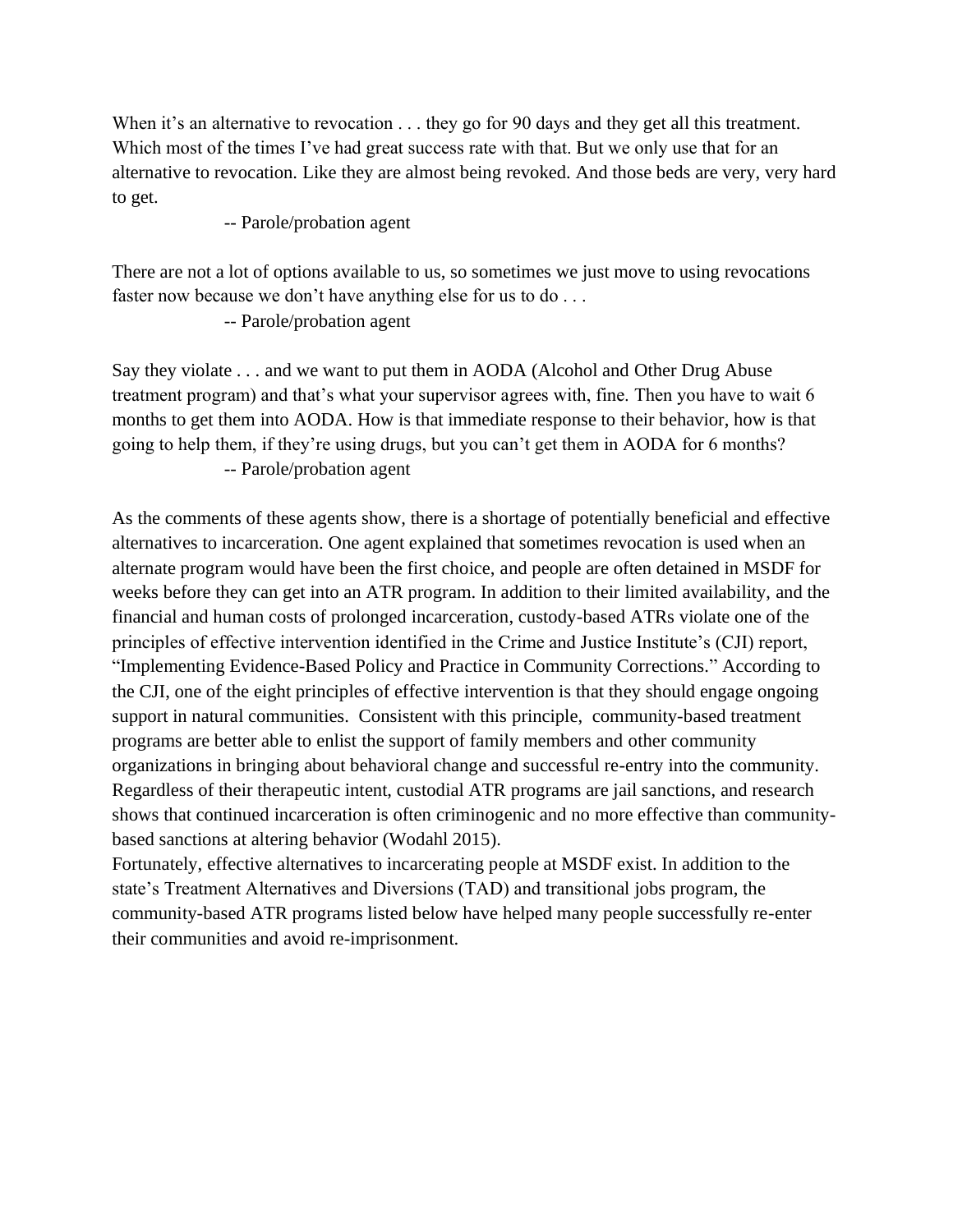| Location  | Provider                                     | Programs                                                              | Groups/<br>Week | Program<br>Length               | Annual<br>Capacity* |
|-----------|----------------------------------------------|-----------------------------------------------------------------------|-----------------|---------------------------------|---------------------|
| Milwaukee | <b>Bridge Health</b><br>Clinics              | <b>AODA/SUD</b><br>Services                                           | 1               | 16 weeks                        | 585 Clients         |
| Milwaukee | <b>Attic Correctional</b><br><b>Services</b> | Cognitive<br>Behavioral<br>Programs                                   | $\mathbf{1}$    | 16 weeks                        | 260 Clients         |
| Milwaukee | Center for Self-<br>Sufficiency              | Community<br>Partnership<br><b>Outreach Program</b>                   | Varies          | Varies                          | 180 Clients         |
| Milwaukee | <b>Benedict Center</b>                       | Day Report<br>Center                                                  | Varies          | 4-6 months                      | 110 Clients         |
| Milwaukee | Alma Center                                  | Domestic Violence<br><b>Court Intake</b>                              | Varies          |                                 | 247 Clients**       |
| Milwaukee | Alma Center                                  | Domestic<br>Violence<br>Services                                      | $\overline{2}$  | 25 weeks                        | 540 Clients         |
| Milwaukee | Employ<br>Milwaukee                          | Employment/<br><b>Community Service</b><br>and Vocational<br>Programs |                 | 6 months                        | Varies              |
| Milwaukee | <b>ARC Community</b><br>Services             | Halfway House                                                         |                 | 12-20 weeks                     | 13 Beds             |
| Milwaukee | Horizon<br>Healthcare                        | Psychiatric<br>Services                                               |                 | Individual use;<br>max 3 months | 85 Clients**        |
| Milwaukee | Meta House                                   | <b>RSP</b>                                                            |                 | 12-20 weeks                     | 10 Beds             |
| Milwaukee | Wisconsin<br>Community<br>Services           | <b>RSP</b>                                                            |                 | 12-20 weeks                     | 36 Beds             |
| Milwaukee | Henger<br>Enterprises                        | <b>SOT Services</b>                                                   | $\mathbf{1}$    | Varies                          | 780 Clients         |
| Milwaukee | <b>Matt Talbot</b>                           | Transitional<br>Housing                                               |                 | 90 days                         | 60 Beds             |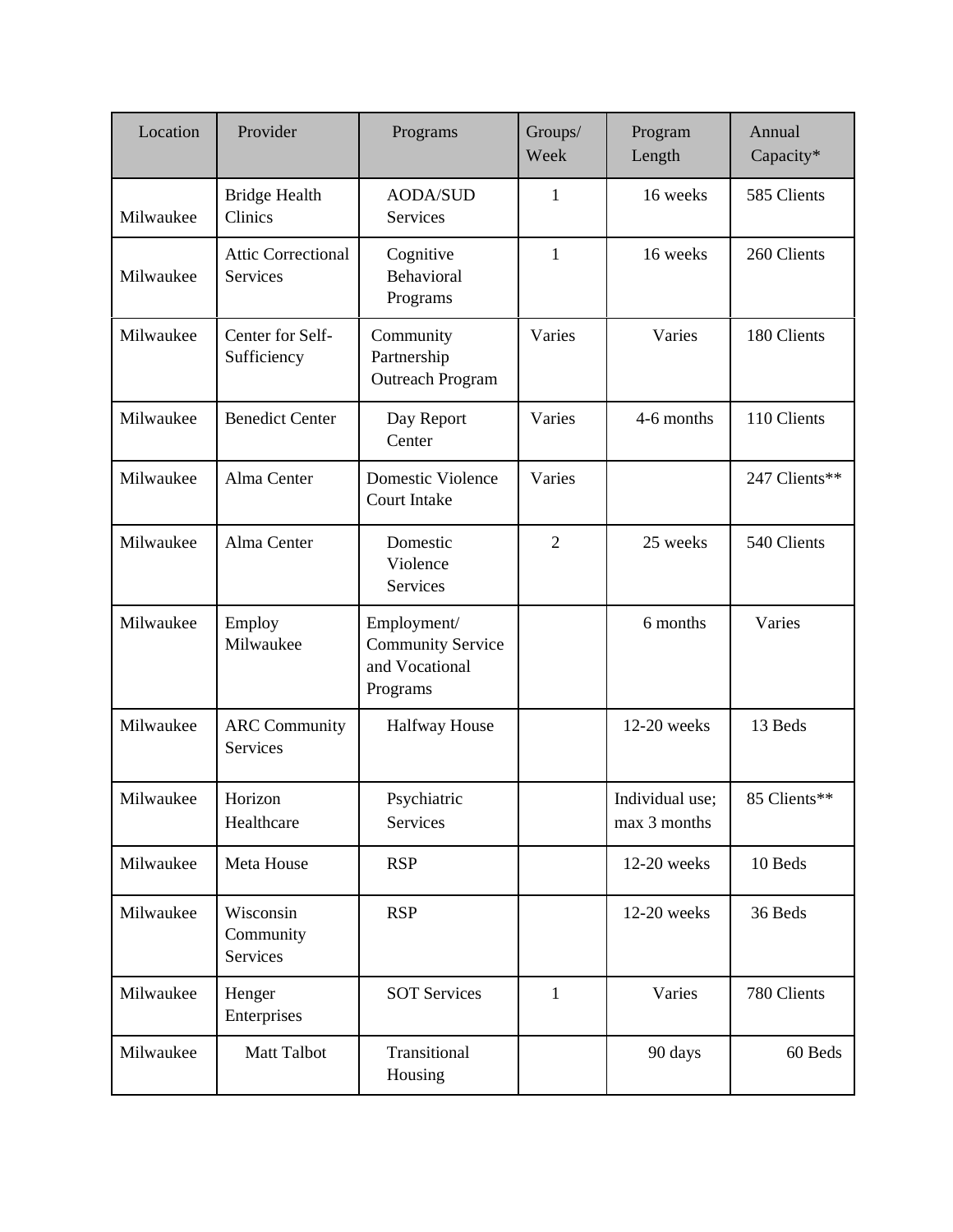Unfortunately, these programs currently lack the resources and capacity needed to replace custodial programs, or to substantially reduce the rate of re-imprisonment in Wisconsin and Milwaukee County. Part of the issue is inadequate funding. The health impact assessment, "Excessive Revocations in Wisconsin," included an analysis of the potential benefits of scaling up the TAD program by increasing funding from (then) \$2 million to \$75 million. That analysis showed that increased funding, together with broadening the eligibility criteria for, and giving parents priority access to, TAD programs, would reduce the prison and jail population, reduce overall crime, improve mental health and strengthen family units. Similarly, the Transform Milwaukee Jobs Program (TMJP) has been effective at re-connecting previously incarcerated people to the work force, and could be scaled up with additional funding. Transitional jobs reduce the probability of reoffending by helping to stabilize people's lives and giving them a stake in the economy. Over the past few years, a majority of the participants in this transitional jobs program have been previously incarcerated, and approximately 70% of those who start a transitional job go on to secure unsubsidized employment.

But the issue of also one of coordination and program management. Studies of Colorado's WAGEES and Massachusetts Roca program show how coordinating the services of community organizations can help them reduce training costs and institute performance-based management that tracks clients' outcomes and provides continuous feedback to clients and staff.

### **Recommendations**

The following recommendations address the need for increased funding and better coordination of community-based services, including peer support programs.

- Advocate for increased funding of TAD and the transitional jobs program and for broadening the TAD eligibility criteria and increasing the number of ATR placements. This advocacy should be conducted, at least in part, through the Community Justice Coordinating Council as part of its mission to promote successful re-entry and divert people from re-imprisonment.
- Encourage the County and/or City of Milwaukee to provide a full time grant writer to seek funding for community based programing, with the County and/or City acting as the fiscal agency for the grants. Grant proposals should incorporate input from community service providers and follow the programmatic guidelines of the National Association of AODA and Mental Health Program Directors presented in "Financing and Marketing the New Conceptual Framework for Co-Occurring Mental Health and Substance Abuse Disorders."
- Help community-based programs identify existing funding sources by conducting an audit of the program eligibility of those currently assigned to custodial programs or reimprisoned due to a lack of program openings. Determine how many of these individuals are eligible for community-based treatment financed through other agencies. For example, how many are eligible for Medicaid/TANF funding? How many are veterans and eligible for support through the VA? How many are under age 24 and could be enrolled in Wraparound's case management system?
- Advocate for the expansion of program eligibility through the expansion of Medicaid coverage to those earning up to 133% of the poverty threshold. With expanded coverage, most individuals on supervision would be eligible for Medicaid funding of health care, substance abuse, and mental health programs in the community (and those who are not eligible can be enrolled in health